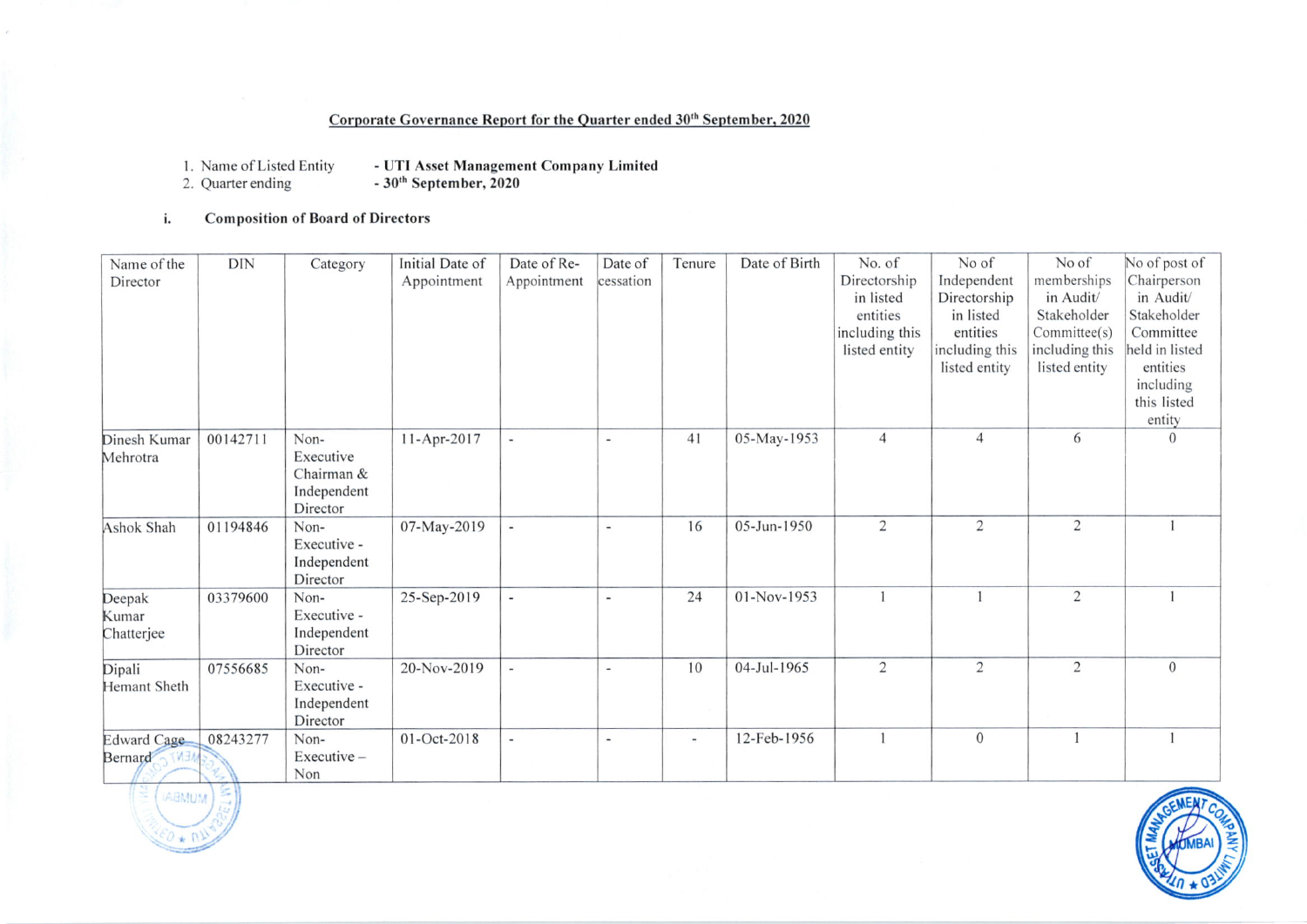|                            |          | Independent<br>Director                              |             |                          |                          |                          |             |      |                  |                |                                                |
|----------------------------|----------|------------------------------------------------------|-------------|--------------------------|--------------------------|--------------------------|-------------|------|------------------|----------------|------------------------------------------------|
| Flemming<br>Madsen         | 02904543 | Non-<br>Executive-<br>Non<br>Independent<br>Director | 20-Jan-2010 | $\overline{\phantom{a}}$ | $\overline{\phantom{a}}$ | $\overline{\phantom{a}}$ | 12-Aug-1965 | $-9$ | $\boldsymbol{0}$ |                | $\mathbf{0}$                                   |
| Imtaiyazur<br>Rahman       | 01818725 | Executive<br>Director and<br>CEO                     | 28-Apr-2019 | $\overline{\phantom{a}}$ | $\overline{\phantom{m}}$ | $\overline{\phantom{a}}$ | 07-Sep-1963 |      | $\mathbf{0}$     | $\overline{0}$ | $\overline{0}$                                 |
| Jayashree<br>Vaidhyanathan | 07140297 | Non-<br>Executive -<br>Independent<br>Director       | 20-Nov-2019 | $\overline{\phantom{a}}$ | $\overline{\phantom{a}}$ | 10                       | 01-Feb-1970 |      |                  | $\mathbf{0}$   | $\overline{0}$                                 |
| Narasimhan<br>Seshadri     | 03486485 | Non-<br>Executive -<br>Independent<br>Director       | 14-Oct-2016 | $\overline{\phantom{a}}$ | $\overline{\phantom{a}}$ | 47                       | 30-Apr-1953 |      |                  | $\overline{4}$ | $\mathbf{0}$                                   |
| Rajeev Kakar               | 01888608 | Non-<br>Executive -<br>Independent<br>Director       | 20-Nov-2019 | ÷                        | $\sim$                   | 10                       | 01-Jul-1963 |      |                  |                | $\overline{0}$<br>$\mathcal{N} = -\mathcal{N}$ |
| Uttara<br>Dasgupta         | 06570950 | Non-<br>Executive -<br>Independent<br>Director       | 14-Oct-2016 | $\omega$                 | $\overline{a}$           | 47                       | 19-Nov-1949 |      |                  |                | $\theta$                                       |

| Company Remarks                         | Mr. Imtaiyazur Rahman was appointed as the Chief Executive Officer of our Company for a period of two years with effect from June<br>13, 2020. |
|-----------------------------------------|------------------------------------------------------------------------------------------------------------------------------------------------|
| Whether Permanent chairperson appointed | Yes                                                                                                                                            |
| Whether Chairperson is related to MD or | N <sub>o</sub>                                                                                                                                 |
| CEO                                     |                                                                                                                                                |



 $\sim$   $\sim$ 

 $\sim$ 



 $\sim$   $\sim$